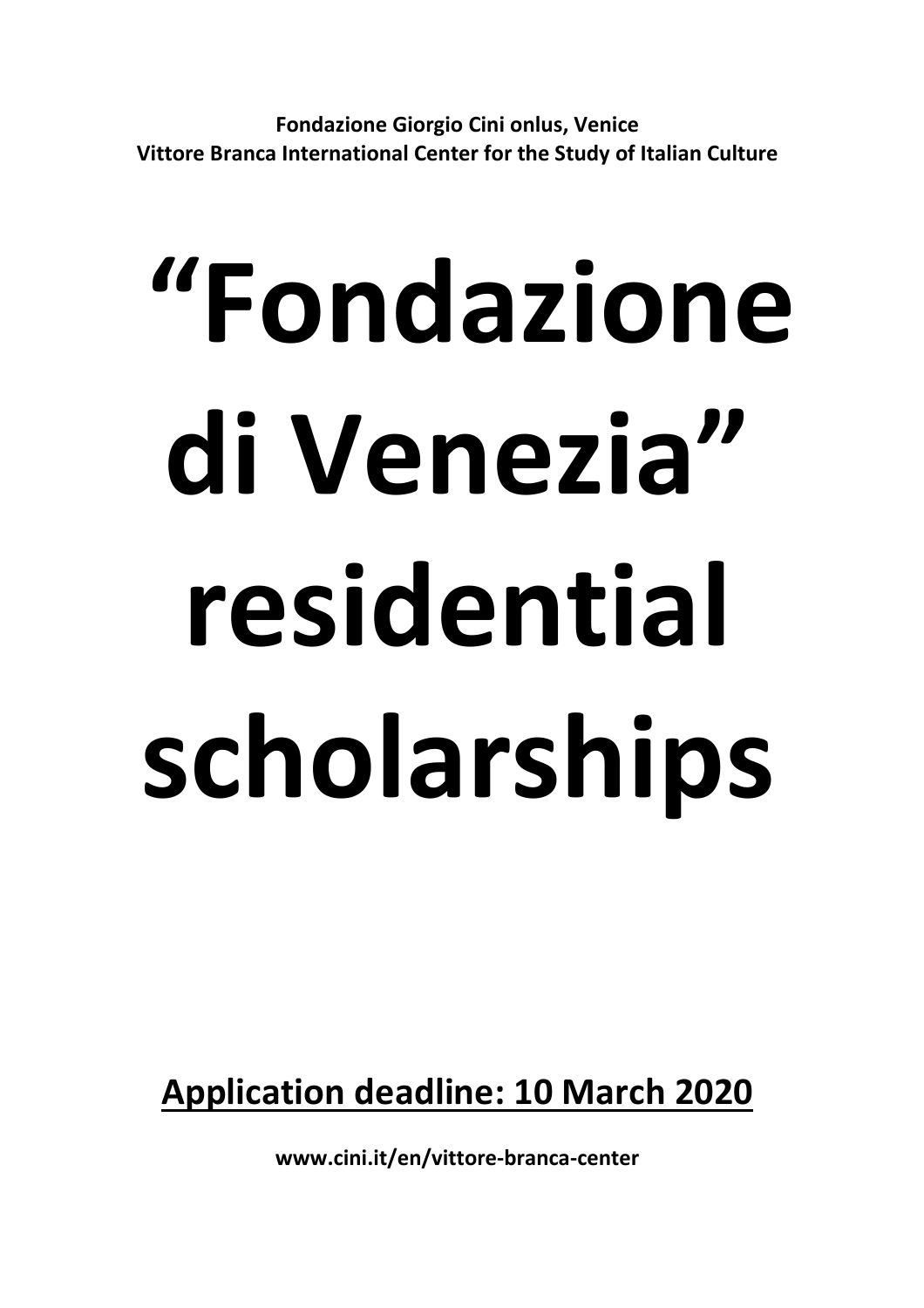

# THE VITTORE BRANCA INTERNATIONAL CENTER FOR THE STUDY OF ITALIAN CULTURE "FONDAZIONE DI VENEZIA" SCHOLARSHIP ANNOUNCEMENT

### RESIDENCY PERIOD: APRIL 2020 - APRIL 2021

### Application deadline: 10 March 2020

The Vittore Branca International Center for the Study of Italian Culture offers 7 residential scholarships to PhDs and post-doc students who must not be over 40 years old on March 10, 2020 Each scholarship is worth 2,100 euros (gross sum) and accommodation free of charge for 2 months at the Vittore Branca Center Residence in the period between April 2020 and April 2021.

The scholarships are sponsored by Fondazione di Venezia.

l.

### ELIGIBLE CANDIDATES

The residential scholarships are offered, within the interdisciplinary context that characterizes the Island of San Giorgio Maggiore, to Italian and international<sup>1</sup> scholars wishing to further their studies of Italian culture – especially that of the Veneto - in one of the following fields: art history, Venetian history, literature, music, drama, early printed books and comparative cultures and spiritualities.

Candidates shall propose a research topic preferably focused on the archives and documents kept in the Fondazione Giorgio Cini, Venice.

For a guide to research topics of particular interest to the Fondazione Institutes and Research Centers, please visit the "Centro Branca" section on the web page www.cini.it.

It is possible to plan a preliminary visit to our libraries, in order to examine materials to elaborate a research project; for more information, please contact centrobranca@cini.it.

 $1$  Please note: any international scholars who win a scholarship must have an Italian tax code (codice fiscale), conditio sine qua non for the scholarship.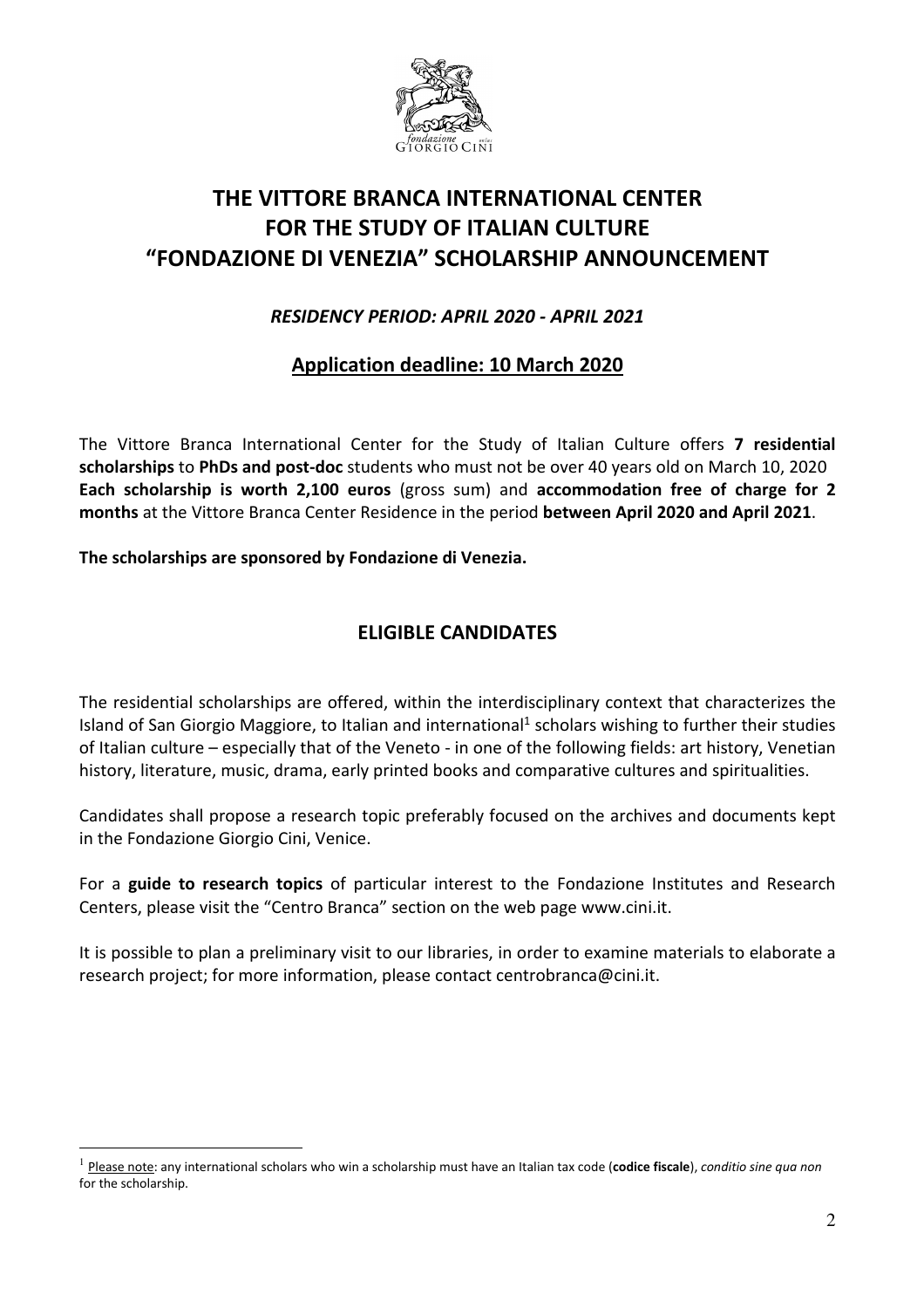

Each scholarship will be divided as follows:

- $\bullet$  a gross sum<sup>2</sup> of 2,100 euros as a contribution to general expenses, travel and board, paid in deferred monthly equal installments by bank transfer only;
- accommodation free of charge for two consecutive months at the Vittore Branca Center Residence on the Island of San Giorgio Maggiore, Venice and free use of the Vittore Branca Center facilities.

### WHAT THE VITTORE BRANCA CENTER HAS TO OFFER

The Vittore Branca International Center for the Study of Italian Culture offers the opportunity for interdisciplinary exchanges with fellow scholars attending the Center as well as with the academic community at the Fondazione Giorgio Cini.

Facilities and benefits include:

l.

- a) Libraries and Photo Library at the Fondazione Giorgio Cini, specialized in art history, Venetian history, literature, music, dance, drama and early printed books. Vittore Branca Center scholars can enjoy advice by specialists and the possibility of borrowing books.
- b) **Cultural events** (seminars, conferences, exhibitions, concerts) organized by the Fondazione Giorgio Cini. Residents thus have the opportunity to explore the broader background to their own work.
- c) The Residence situated in the grounds of the Island, the Residence can accommodate around 90 scholars in self-catering mini-apartments with a telephone, connection to Internet and shared laundry services. Kitchen facilities enable residents to economize on food expenses. The Residence is also equipped with reception, surveillance and cleaning services plus food dispensers. To encourage social life and exchanges of ideas, there are a number of shared spaces for use by all guests: living room, music room, fitness area and terrace.
- d) Tutors to assist scholarship holders in becoming familiar with the Island and its documentary and artistic heritage as well as offering guidance about the cultural offering of the Fondazione Giorgio Cini and the city of Venice.

<sup>&</sup>lt;sup>2</sup> Article 50, clause 1, letter c) of the Testo Unico delle Imposte sui Redditi includes among incomes considered to be similar to those of employed labor "sums paid by anyone in the form of a scholarship, check, prize or subsidy for the purposes of study or professional training, if the beneficiary is not bound by relations of regular employment to the provider of funds" (tax law in force as of this scholarship issue date). The net sum paid will thus vary according to the overall tax situation of the recipient of the payment.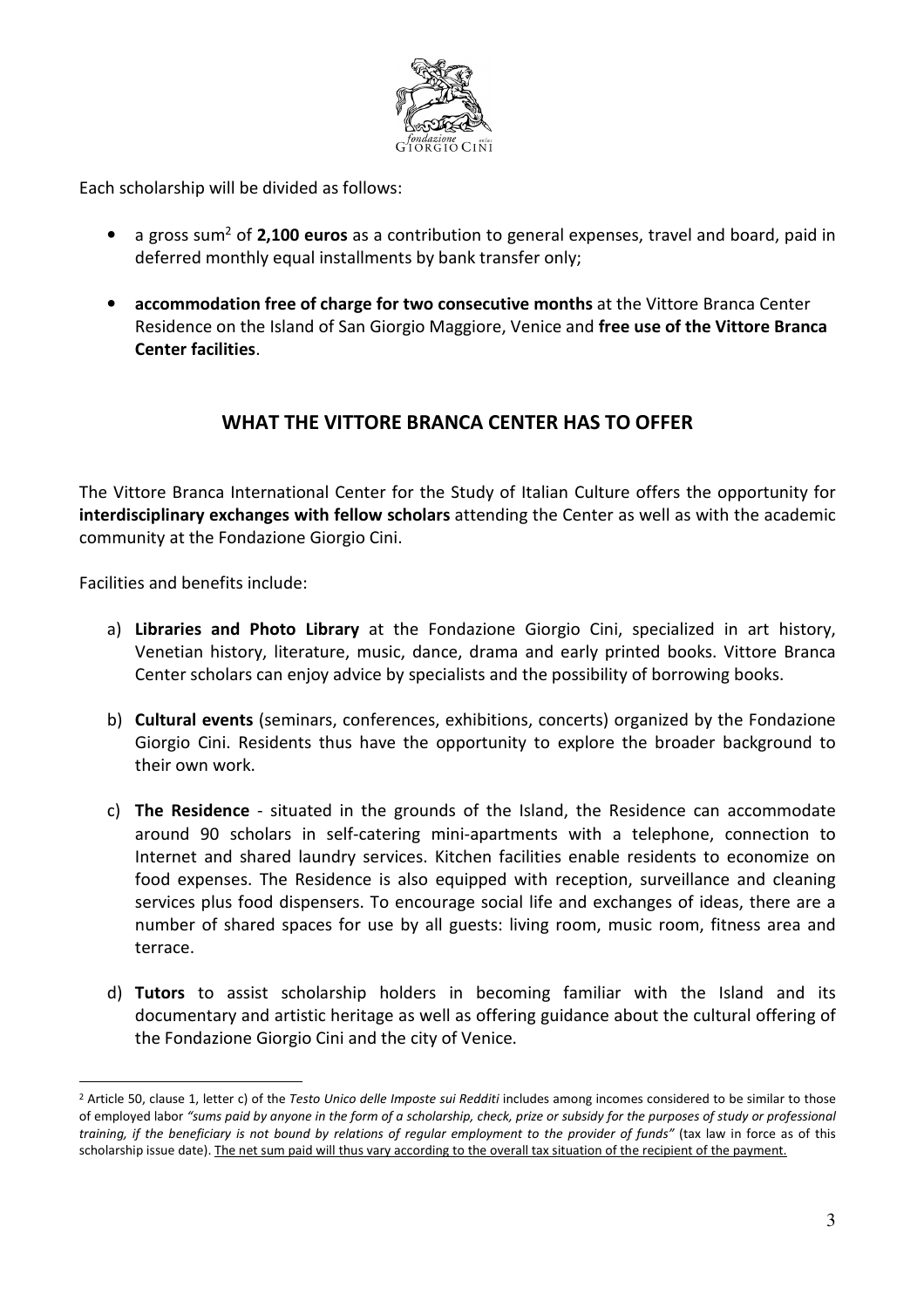

- e) Other services, such as:
	- a work station with an Internet connection in the Nuova Manica Lunga, the Fondazione main documentary center;
	- an international newspaper library, available in the Residence living room;
	- social initiatives specifically aimed at residents;
	- orientation on Venetian heritage and on how to use libraries and archives in the city of Venice.

### OBLIGATIONS FOR SCHOLARSHIP HOLDERS

To receive payment and to continue enjoying the benefits of a scholarship at the Vittore Branca Center, scholarship holders are expected to:

- stay in the Vittore Branca Center Residence for two consecutive months in a chosen period from April 2020 to April 2021. Trips for research purposes, attending conferences or work commitments related to the research project at the Vittore Branca Center must be documented in writing in advance.
- present their research project to the academic and professional community at the Fondazione and attend all presentations of other scholarship holders' research projects during their residency;
- report regularly to their academic tutor on research work in progress and submit a written report of 10 pages on the status of their research project at the end of their research residency;
- mention the scholarship, using the exact wording, in their curriculum vitae and in any publications associated with their research at the Vittore Branca Center of the Fondazione Giorgio Cini.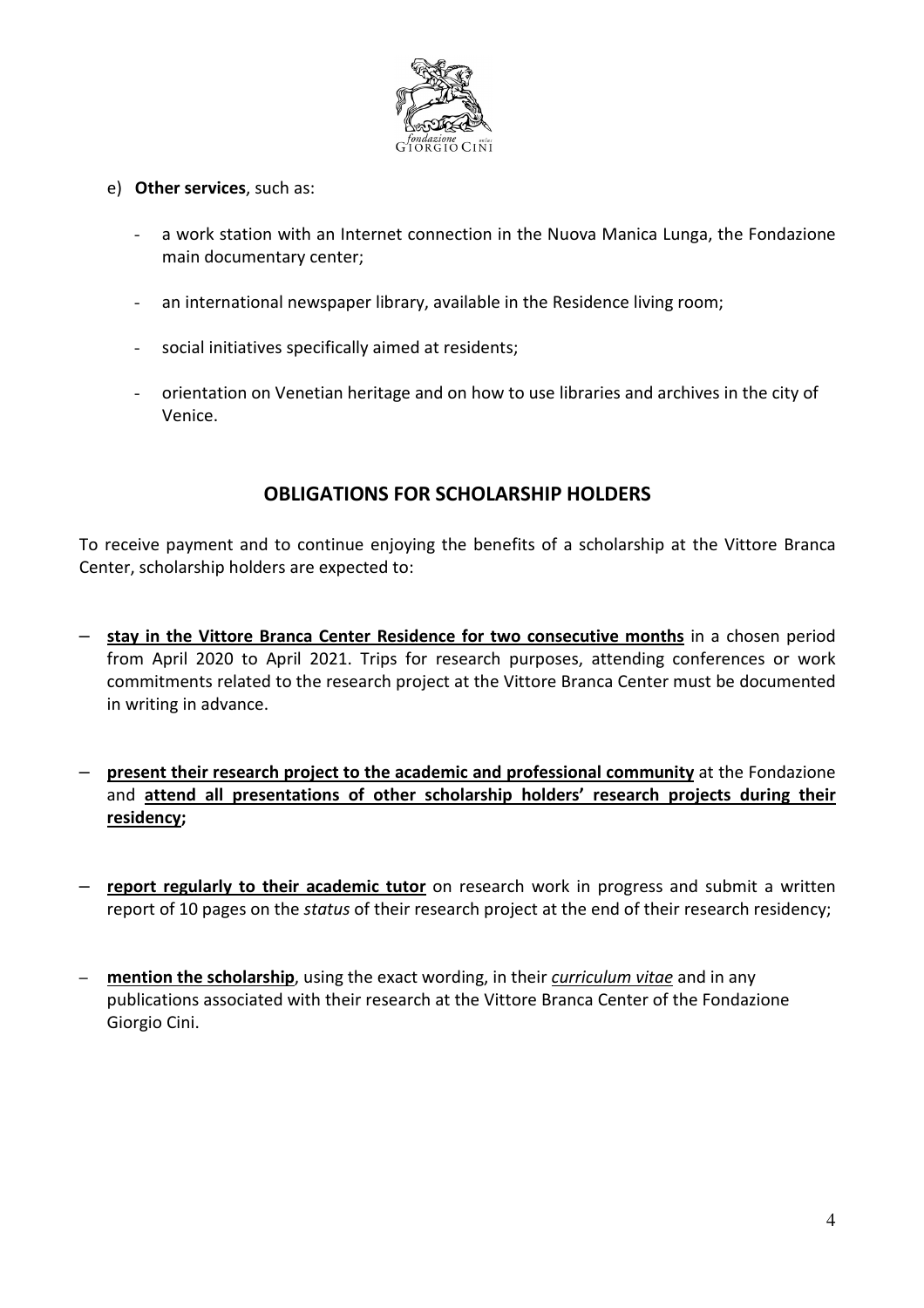

## HOW TO APPLY AND SELECTION

Candidates shall send their scholarship application, complete with the required documents (see below), in .pdf version to: centrobranca@cini.it

Applications must be sent by March 10, 2020 with the following enclosed documents:

- application form download:
- degree certificate(s) with marks for individual exams, or an equivalent or superior qualification ;
- a copy of a degree dissertation (for PhD students) or doctorate thesis (for postdoctorate researchers) and copies of any other relevant academic;
- **curriculum vitae**, including knowledge of languages;
- research topic and a description (around 1,500 words) of the study program that the candidate will follow, specifying aims, time scale, and materials and documents to be consulted at the Fondazione Giorgio Cini;
- 2 reference letters from professors and scholars who supervise or have supervised the candidate on headed notepaper of the relevant university or institution.